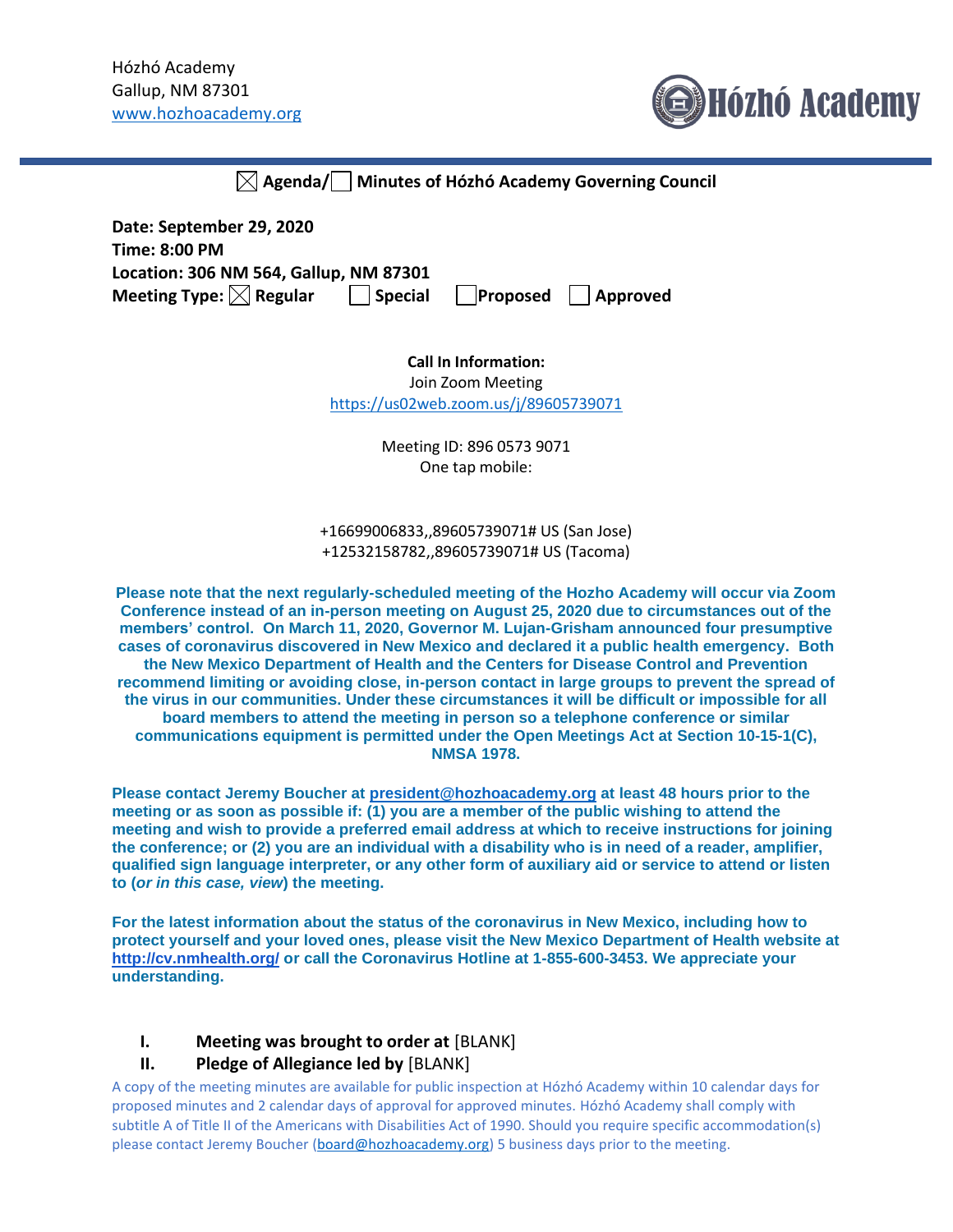

| Ш. | <b>Roll Call</b> |  |
|----|------------------|--|
|----|------------------|--|

**III. Roll Call [SECRETARY]**

|     | <b>Members:</b>                                                                                                                                     |       | <b>Present</b> | <b>Absent</b>                                                           |  |
|-----|-----------------------------------------------------------------------------------------------------------------------------------------------------|-------|----------------|-------------------------------------------------------------------------|--|
|     | Jeremy Boucher                                                                                                                                      |       |                |                                                                         |  |
|     | Erin Montano                                                                                                                                        |       |                |                                                                         |  |
|     | Jeremy Gay                                                                                                                                          |       |                |                                                                         |  |
|     | <b>Brinn King</b>                                                                                                                                   |       |                |                                                                         |  |
|     | <b>Eric James</b>                                                                                                                                   |       |                |                                                                         |  |
|     | Rebecca Boucher                                                                                                                                     |       |                |                                                                         |  |
|     | Other Attendees: Juliane Hillock, Katie Rarick, Dan Hill                                                                                            |       |                |                                                                         |  |
| IV. | <b>Approval of Agenda:</b>                                                                                                                          |       | [CHAIRPERSON]  |                                                                         |  |
|     | <b>Action Requested: Approve agenda</b><br>Motion: [BLANK]<br>Second: [BLANK]<br><b>Amendments: [BLANK]</b><br><b>Unanimous</b><br>or               | Ayes: | Nays:          |                                                                         |  |
| V.  | <b>Approval of Consent Agenda Items</b>                                                                                                             |       |                | [CHAIRPERSON]                                                           |  |
|     | Action Requested: Approval of minutes from meetings on August 25, 2020<br>Motion: [BLANK]<br>Second: [BLANK]<br>No correction or objection: [BLANK] |       |                |                                                                         |  |
|     | <b>Unanimous</b><br>or                                                                                                                              | Ayes: | Nays:          |                                                                         |  |
|     | 43101<br>Motion: [BLANK]<br>Second: [BLANK]                                                                                                         |       |                | Action Requested: Approve BAR Request decrease due to September SEG BAR |  |
|     | No correction or objection: [BLANK]                                                                                                                 |       |                |                                                                         |  |
|     | <b>Unanimous</b><br>or                                                                                                                              | Ayes: | Nays:          |                                                                         |  |

## **Action Requested: Approve BAR Request to Purchase New Filters for the School Motion:** [BLANK]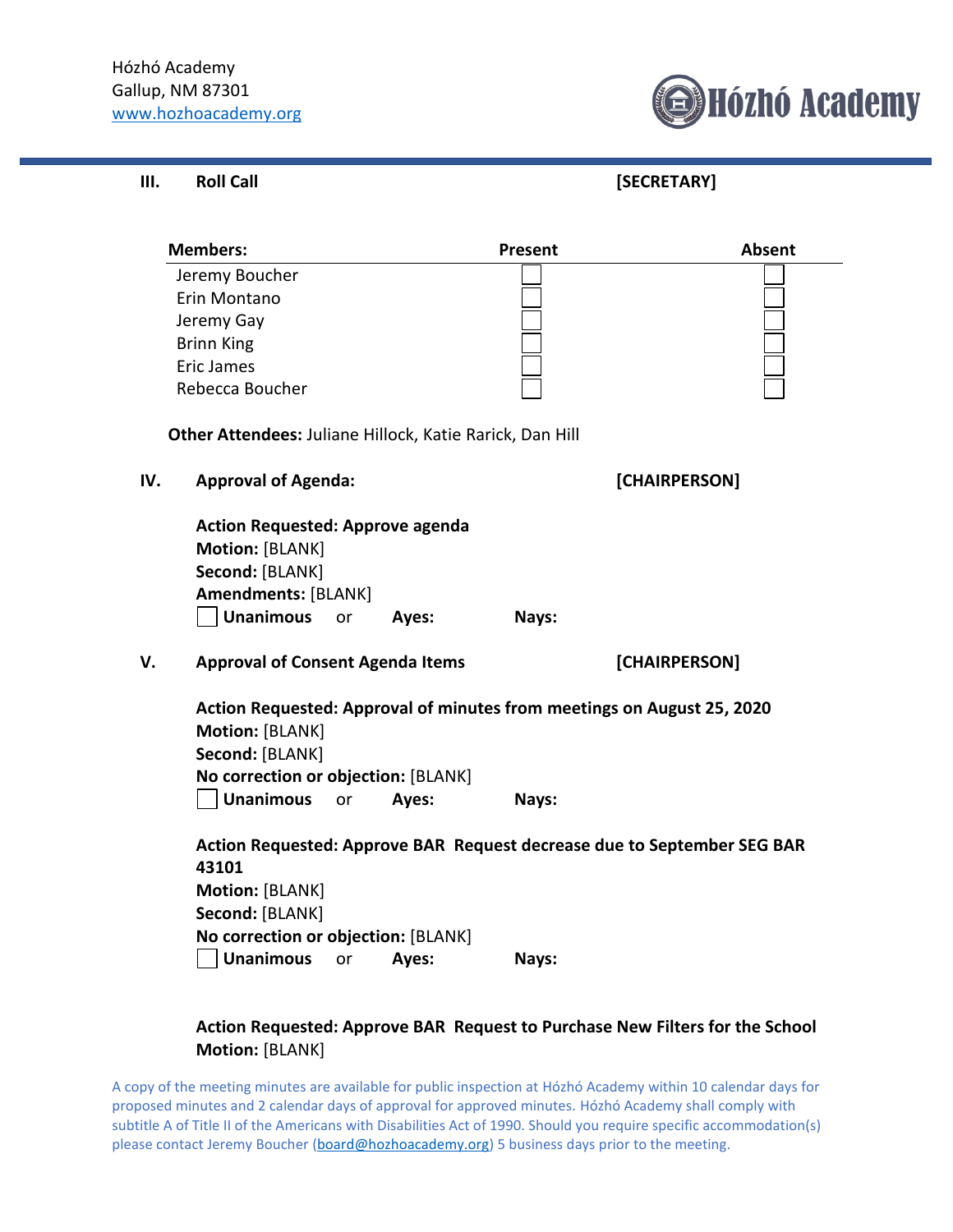

**Second:** [BLANK] **No correction or objection:** [BLANK] **Unanimous** or **Ayes: Nays:** 

- **VI. Comments from the community: If you wish to submit a comment, please send an email to [president@hozhoacademy.org](mailto:president@hozhoacademy.org) no later than noon on Tuesday, September 29.**
- **VII. New Action Items:**

**Action Requested: Approve Kajeet, Inc Agreement Motion:** [BLANK] **Second:** [BLANK] **No correction or objection:** [BLANK] **Unanimous** or **Ayes: Nays:**

**Action Requested: Officer Elections Motion:** [BLANK] **Second:** [BLANK] **No correction or objection:** [BLANK] **Unanimous** or **Ayes: Nays:**

**Action Requested: Motion:** [BLANK] **Second:** [BLANK] **No correction or objection:** [BLANK] **Unanimous** or **Ayes: Nays:**

**VIII. Finance Committee Report**

**a. Financial Presentation [EdTec]**

- **b. Approve Check Registers for August 2020**
- **IX. School Principal Report [Juliane Hillock, Principal]**

## **X. Other Reports**